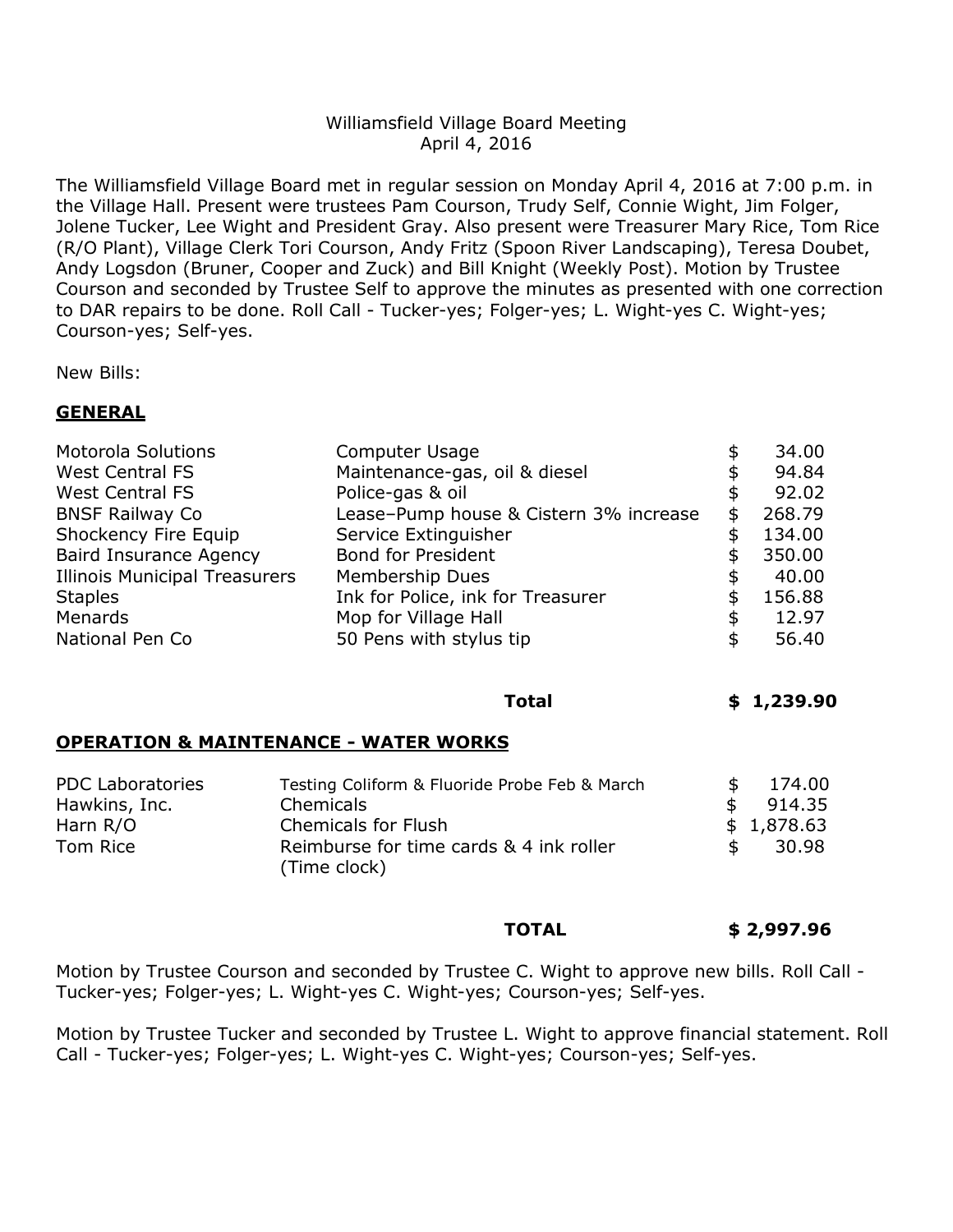Public Comment: Andy Logsdon representing Bruner, Cooper and Zuck discussed the pipes needing to be replaced under and around the water tower. There is 10 foot of pipe and a 90° elbow that are corroded. There were 3 bids placed to repair the pipes and G.A. Rich and Sons had the lowest bid. Their bid included supplying materials and labor for repair of the stand pipe on existing water tower. The existing stand pipe will be braced up and then a new 90-degree bend will be installed below grade and encased in concrete. The water grant will help pay for these repairs and the Village will pay a 25% match. Motion to approve hiring G.A. Rich and Sons to repair pipes at water tower by Trustee C. Wight and seconded by Trustee Self. Roll Call - Tucker-yes; Folger-yes; L. Wight-yes C. Wight-yes; Courson-yes; Self-yes.

Tori Courson asked for approval for the Williamsfield Bible School to host a 5K race, 1 mile race and kids fun run held on May 21<sup>st</sup> that will be held at the Williamsfield Methodist Church. Motion to approve Trustee L. Wight and seconded by Trustee Folger. Roll Call - Tucker-yes; Folger-yes; L. Wight-yes C. Wight-yes; Courson-yes; Self-yes.

Andy Fritz -Andy, representing the Park Advisory Group, stated that they no longer needed funds from the Village for the electrical upgrades; they are now going to be covered by the Park Association. The Board told the Advisory Group that they could proceed once the contracts are approved by the Village Attorney. The plans for playground equipment have changed a little for the park. The FFA has identified new playground equipment and will start doing fund raising to help buy the equipment.

The Village Treasurer Mary Rice requested permission to purchase a new typewriter. There are forms that can only be done on a typewriter. Motion to approve by Trustee Courson and seconded by Trustee Self. Roll Call - Tucker-yes; Folger-yes; L. Wight-yes C. Wight-yes; Courson-yes; Self-yes.

Correspondence: The Village received a letter from Mediacom stating it is their 20<sup>th</sup> anniversary and they are investing 1 billion dollars in Capital Expenditures to provide 1GB of broadband to all homes and businesses. They are planning to expand their system over the next 3 years. They made 2 changes to existing channels by putting them in different categories. President Gray attended a WIRC meeting in Macomb where West Central Illinois communities discussed primary goals for towns to work towards. Some of the following were ranked at the top: economic wellbeing, infrastructure upgrades, improve and expand work skills, quality of life, water and sewer, natural resources, and broadband.

Maintenance Report: The tiling/culvert problem that starts near the school and ends at the slew is still at the top of the priority list. The maintenance dept. is going to set up a day to have someone come in and do an exploratory dig to see what repairs need to be made and where to start. The Maintenance Department has been working on a plugged culvert on the cemetery road, they have also put down gravel where needed, serviced the lawn mowers and mowed a few properties. They also repaired the underground wires at Veteran's Park and now a new timer is needed to be purchased to complete the repairs. They completed the Village's water shutoff map, which was one of the goals of 2016. Trustee Folger has received 2 bids on a new back hoe for the Village which will be discussed at a later meeting.

Police Report: The following calls of service were handled by the police department for the month of March: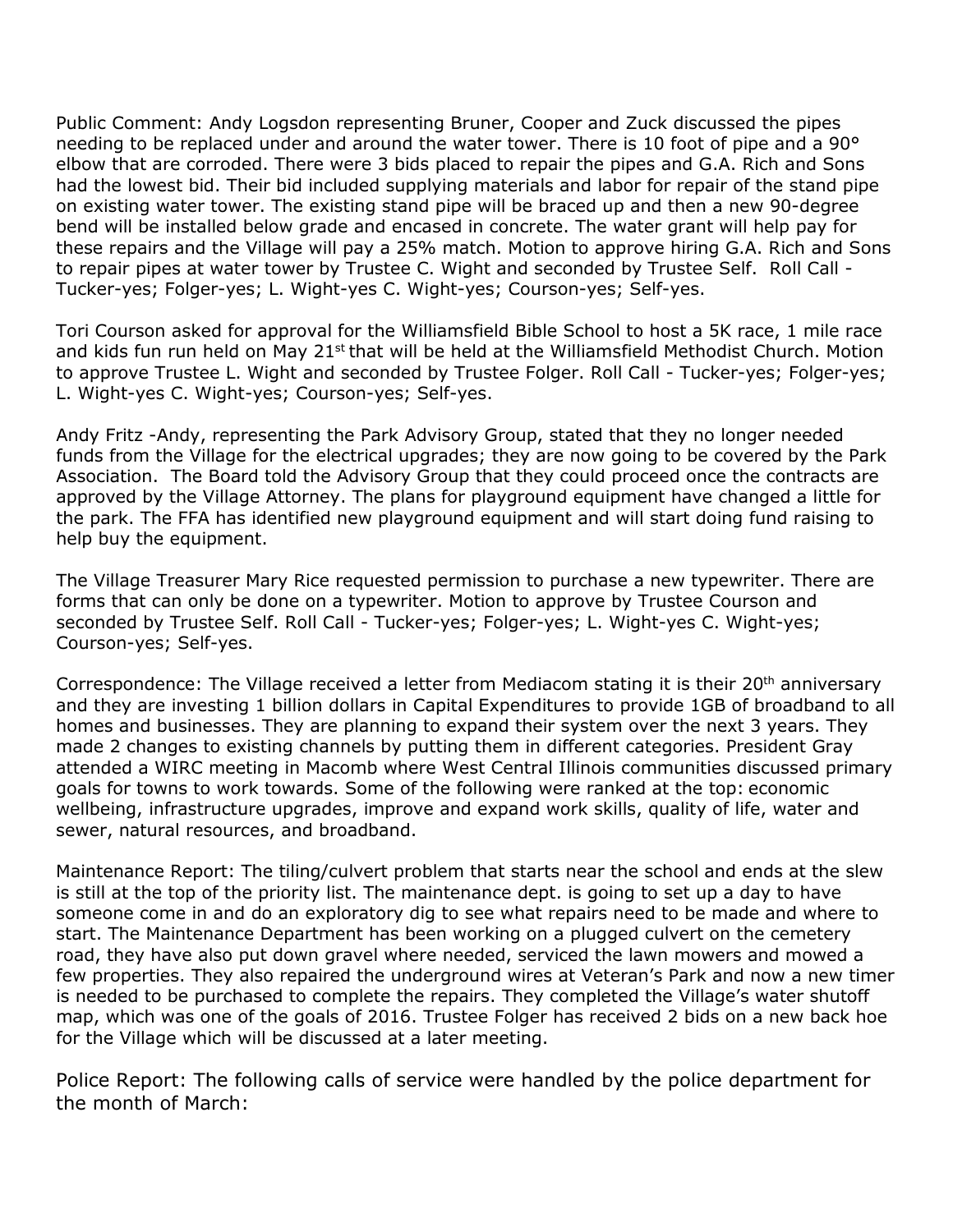| <b>Fraud Complaint</b>     | Report on file               |
|----------------------------|------------------------------|
| <b>Fraud Complaint</b>     | Report on file               |
| <b>Ordinance Complaint</b> | Unfounded                    |
| Phone Scam                 | Report on File               |
| <b>Burglary</b>            | Report on File/Inv continues |

# **Citations issued in February**

| Violations                  | <b>Citations</b> | Warnings |
|-----------------------------|------------------|----------|
| Seatbelt                    |                  |          |
| Speeding                    |                  |          |
| Disobeyed Stop Sign         |                  |          |
| <b>Ordinance Violations</b> |                  |          |
| Other                       |                  |          |

Water Department: Tom Rice asked permission to purchase a new chlorine pump for the R/O Building. He received 2 bids and the Village approved purchasing the pump from Hawkins, Inc. for \$450.00 where Tom gets all of the chemicals and they have parts on hand. Motion to approve by Trustee Folger and seconded by Trustee C. Wight. Roll Call - Tucker-yes; Folger-yes; L. Wight-yes C. Wight-yes; Courson-yes; Self-yes.

Street Reports: The Maintenance Dept. is going to see what streets need to be repaired using the Village's Motor Fuel Tax. Trustee Tucker spoke with a two experienced gentlemen that had some good suggestions on how to possibly repair the uneven places on the streets and also ideas about how to fix the tile/culvert problem near the school to the slew.

Old Business: President Gray spoke with the Village Attorney and was informed that additional attorneys have been hired and are working on Village problems. The Village borrowed additional Leverage funds in order to pay their 25% match of the water grant. Chief Robertson will take photos of unsightly properties and unregistered vehicles and the Village attorneys are going to move forward with the citations written to residents for unsightly property that were not paid. There were two minor adjustments in the 2016-2017 budget for the Village. Motion to approve 2016-2017 budget with the adjustments by Trustee Tucker and seconded by Trustee Courson. Roll Call - Tucker-yes; Folger-yes; L. Wight-yes C. Wight-yes; Courson-yes; Self-yes.

New Business: A cleanup day and also a recycle day will be scheduled in May for the Village. On April 16 there will be an event for the Mapping Group called "Clean Sweep Down Town". They are asking volunteers to meet next to Double Take to clean and sweep the sidewalks and streets. The Mapping committee is working with the Williamsfield School Tech Club to update the Village web site and set up a calendar of Village events and news. Williamsfield.org will have a form to be used to add events to the website. The Mapping committee is discussing having a small farmers market in Veterans Park in the near future. Trustee Tucker did a TV interview with